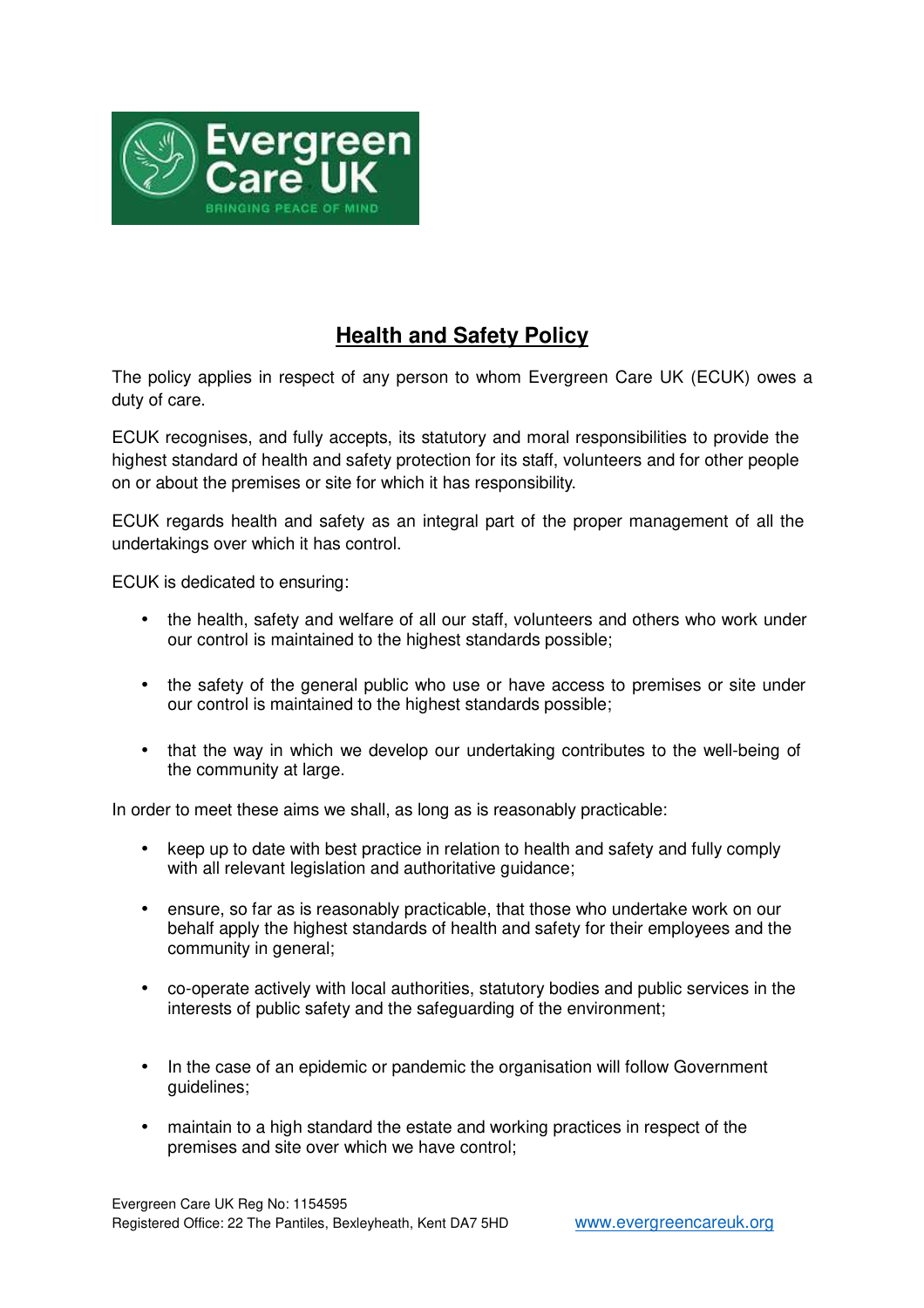- give a high priority to health and safety in all our operations;
- develop, implement and monitor health and safety regimes appropriate to our work;
- provide the necessary resources to implement our policies and keep them up to date;
- Induct all new staff and volunteers to our health and safety practices
- consult with, and involve, our staff in matters affecting their health and safety;
- provide the necessary equipment and training for the tasks to be performed safely;
- ensure that health and safety is a priority item on the agendas for team meetings and Trustee meetings;
- where necessary supplement our in-house resources with external resources and enlist specialist support, if necessary, to keep our policies and procedures up to date.
- provide First Aid boxes (to be checked 6 monthly) and an accident record book.
- comply with the RIDDOR regulations in respect of reporting accidents, ill health and dangerous occurrences.
- appoint a Health and Safety Advisor to assist ECUK as necessary to keep our policies and procedures up to date. (currently (March 2021) M.A.French FIOSH (retd) MIFSM Cert.Ed )

We require the full and active participation of all our employees and volunteers in order that the principles outlined in this policy statement may be achieved. The statutory duties placed on ECUK and all their employees, volunteers and providers of services and construction works, are to be regarded as minimum standards. We aim to achieve best practice in terms of health and safety in all that we do.

Appendix A below outlines the Responsibilities and Arrangements for Health and Safety.

Issue No: 1 January 2015 Issue No: 3: October 2020

DATE APPROVED: 2<sup>nd</sup> June 2021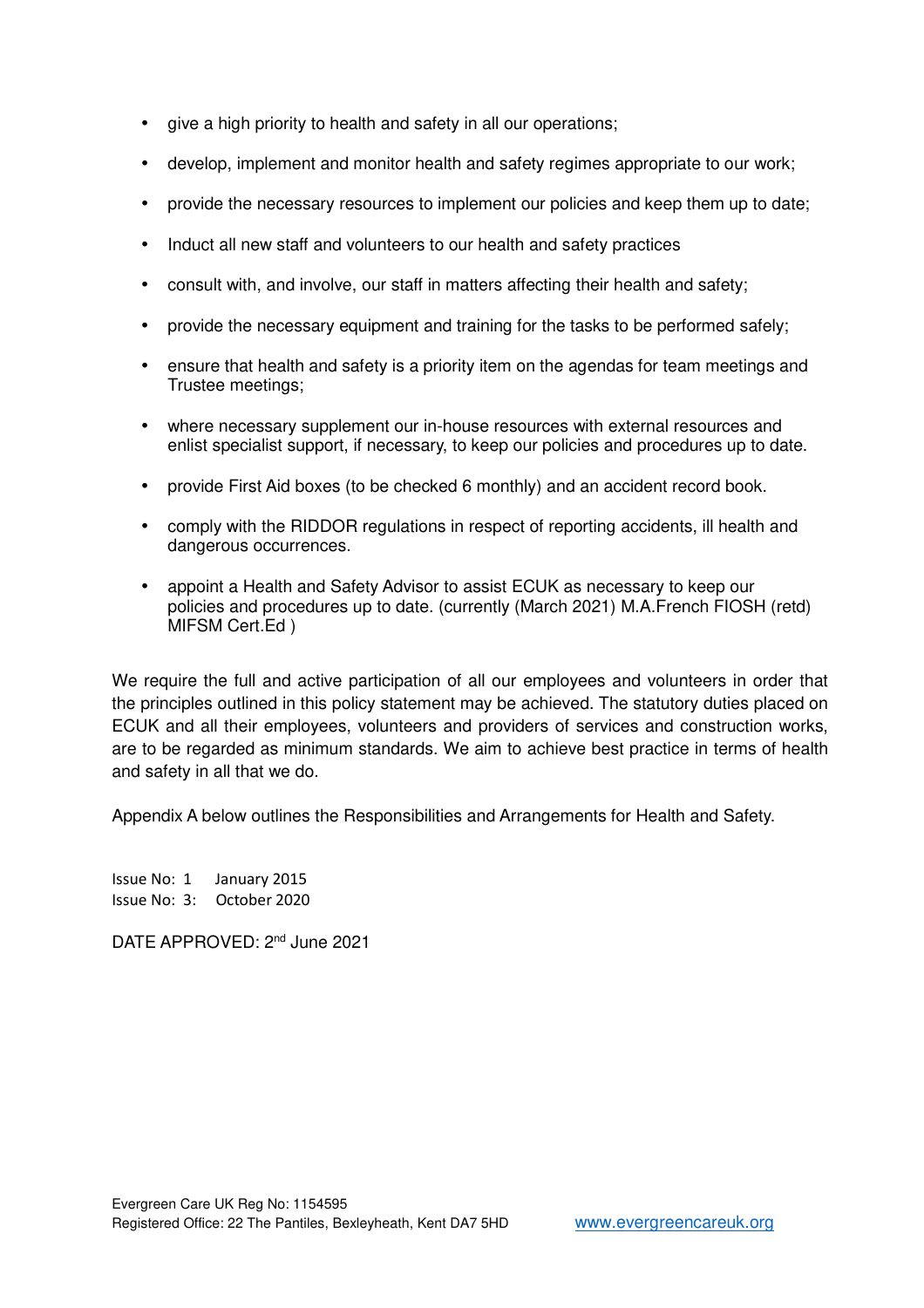## **Appendix A Responsibilities and Arrangements for Health and Safety**

Overall and final responsibility for health and safety is that of the CHAIR of ECUK.

Day to day responsibility for ensuring this policy is put into practice is delegated to: CHIEF OPERATIONS OFFICER.

| <b>STATEMENT OF GENERAL</b><br><b>POLICY:</b>                                                                                                                         | <b>ACTION/ARRANGEMENTS:</b>                                                                                                                                                                                                                                                                                                                                      | <b>RESPONSIBILITY OF:</b> |
|-----------------------------------------------------------------------------------------------------------------------------------------------------------------------|------------------------------------------------------------------------------------------------------------------------------------------------------------------------------------------------------------------------------------------------------------------------------------------------------------------------------------------------------------------|---------------------------|
| To prevent accidents and cases of<br>work-related ill health and provide<br>adequate control of health and<br>safety risks arising from<br>work/volunteer activities. | Relevant risk assessments<br>completed and actions arising<br>out of those assessments<br>implemented (Risk<br>assessments reviewed every<br>year or earlier if working habits<br>or conditions change).                                                                                                                                                         | <b>Head of Department</b> |
| To provide adequate training to<br>ensure employees and volunteers<br>are competent to do their work.                                                                 | Staff or volunteers given<br>necessary health and safety<br>induction and provided with<br>appropriate training (including<br>fire awareness, food hygiene,<br>manual handling and<br>safeguarding) and personal<br>protective equipment. We will<br>ensure suitable arrangements<br>are in place to cover<br>employees engaged in remote<br>from the main site. | <b>Training Lead</b>      |
| To engage and consult with<br>employees/ volunteers on day to<br>day health and safety conditions<br>and provide advice and<br>supervision on occupational health.    | All staff and volunteers<br>routinely consulted on health<br>and safety matters as they<br>arise but also formally<br>consulted during supervision<br>sessions and staff meetings.<br>(Sooner if required).                                                                                                                                                      | <b>Head of Department</b> |
| To implement emergency<br>procedures-evacuation in case of<br>fire or other significant incident.                                                                     | Escape routes well signed and<br>kept clear at all times.<br>Evacuation plans, emergency<br>equipment, eg Extinguishers,<br>Annual Service required)<br>lights, sirens are tested 6                                                                                                                                                                              | <b>Office Manager</b>     |